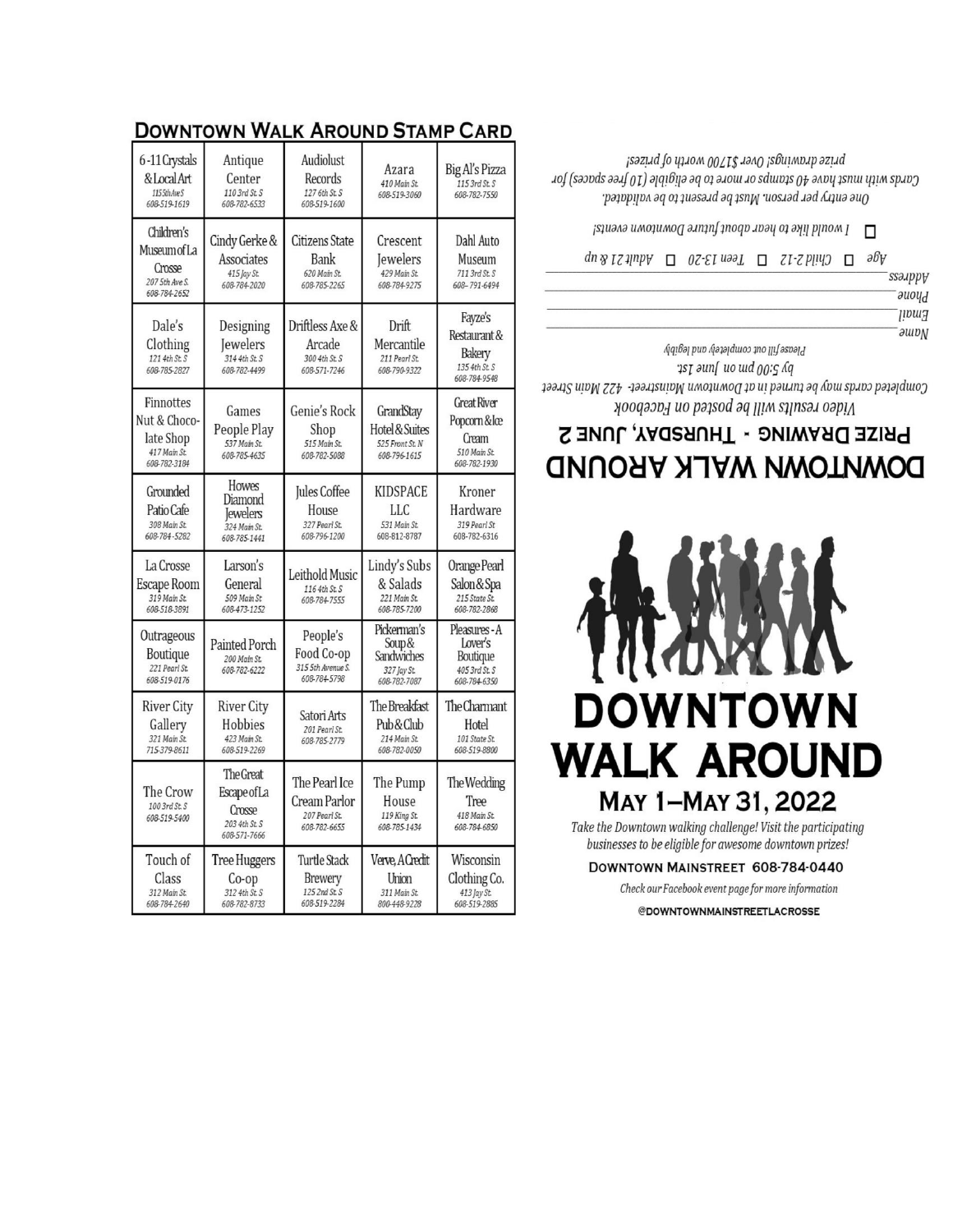### **For more information & postings see:**

Website l www.lacrossedowntown.com

Instagram l @lacrossedowntown

Facebook l @downtownmainstreet

#### **Rules**

- 1 entry per person
- Each person must be present to get their card validated
- Each person is eligible to win 1 of the 50 prizes

#### **How to Play**

- 1. Pick up or download the Walk Around card
	- Cards can be picked up at the DMI office (422 Main Street) or select businesses (Finnottes, Great River Popcorn, Children's Museum, Audiolust Records)
- 2. Take your card to 40 of the 50 businesses to be stamped/signed
- 3. Fill out your Walk Around card information legibly (name, contact information, age, etc.)
- 4. Turn your card into the DMI office by 6/1/22 to be entered to win awesome prizes!

#### **Prizes**

6-11 Crystals & Local Art Prize: stone sphere

Audiolust Records Prize: Iron Maiden Senjutsu LP Record

Azara Prize: Delta 8 gummies

Big Al's Pizza Prize: \$25 gift card

Children's Museum of La Crosse Prize: 4 admission passes

Cindy Gerke & Associates Prize: family movie night gift basket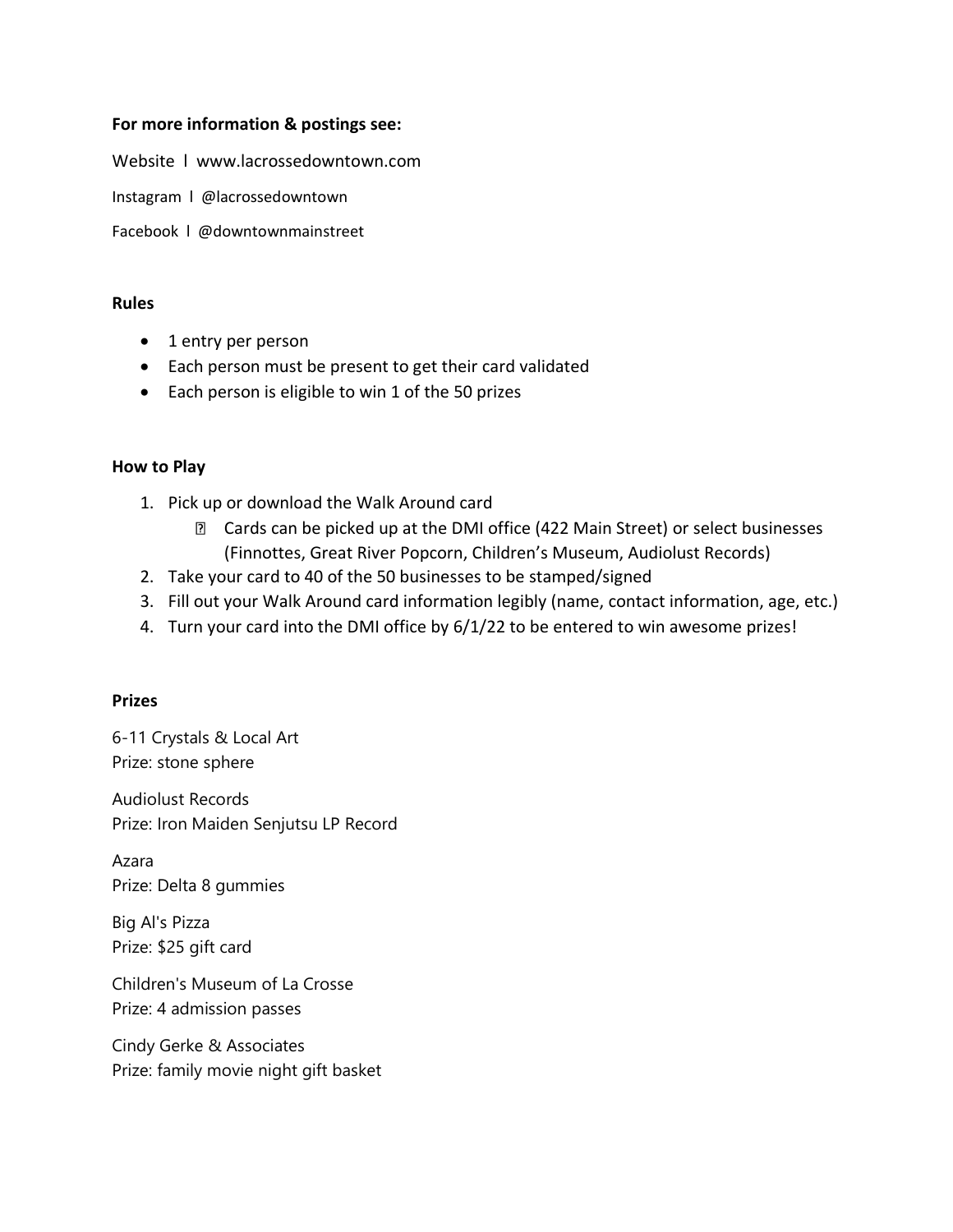Citizens State Bank of La Crosse Prize: Colectivo Coffee package (coffee tumbler, Colectivo coffee beans, gift card)

Crescent Jewelers Prize: \$25 gift card

DAHL Auto Museum Prize: free oil change

Dale's Clothing Prize: candle

Designing Jewelers Prize: sterling silver circle-of-life tree pendant on 18" box chain

Drift Mercantile Prize: \$25 gift card

Driftless Axe & Arcade Prize: \$100 lane rental gift certificate

Fayze's Restaurant & Bakery Prize: \$25 gift card

Finnottes Nuts & Chocolate Shop Prize: gift bag with variety of chocolates & snacks

Games People Play Prize: local school hat (winner's choice)

Genie's Rock Shop Prize: \$25 gift certificate

GrandStay Hotel & Suites Prize: gift certificate for 1 night stay

Great River Popcorn Prize: gift basket

Grounded Patio Cafe Prize: \$25 gift card

Howes Diamond Jewelers Prize: \$50 gift card

KIDSPACE Prize: 2 \$25 gift certificates for community play hours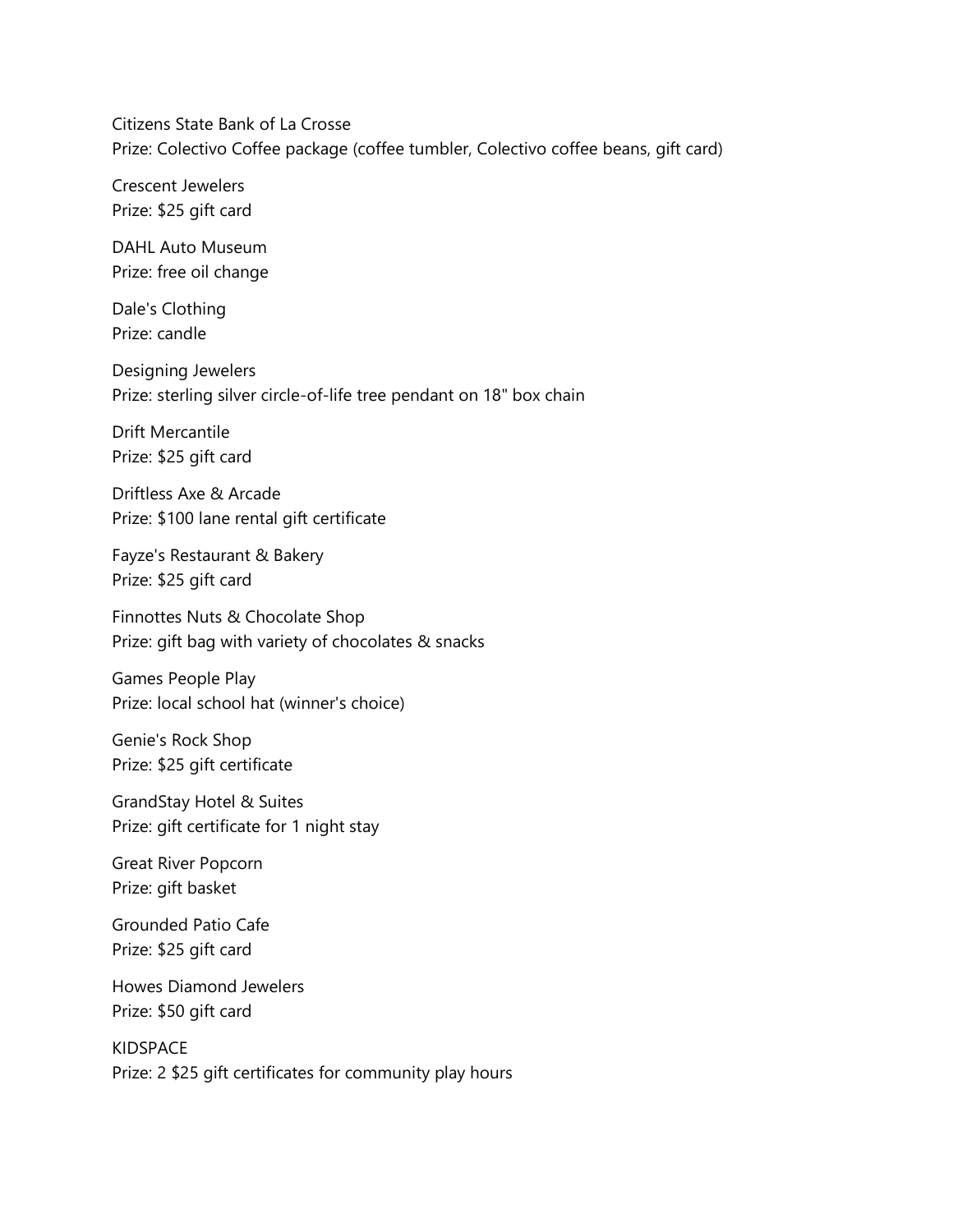Kroner Hardware Prize: vegetable & tomato plant food, tomato cage, fiskars garden pruner

La Crosse Antique Center Prize: \$25 gift certificate

La Crosse Escape Room Prize: gift certificate for 1 ticket to any room

Larson's General Prize: \$25 gift certificate

Leithold Music Prize: \$25 gift certificate

Lindy's Subs Prize: \$50 gift card

Orange Pearl Salon & Spa Prize: \$25 gift card

Outrageous Boutique Prize: \$25 gift certificate

Painted Porch Prize: vase, stem & spindle

People's Food Co-Op Prize: Klean Kanteen & \$10 gift card

Pickermans Soup & Sandwiches Prize: \$30 gift card

Pleasure's - A Lovers Boutique Prize: \$25 gift certificate

River City Hobbies Prize: board game

Satori Arts Prize: \$25 gift certificate

The Breakfast Club & Pub Prize: \$20 Gift Card, t-shirt, coffee mug, sticker

The Charmant Hotel Prize: breakfast for 2 (up to \$40)